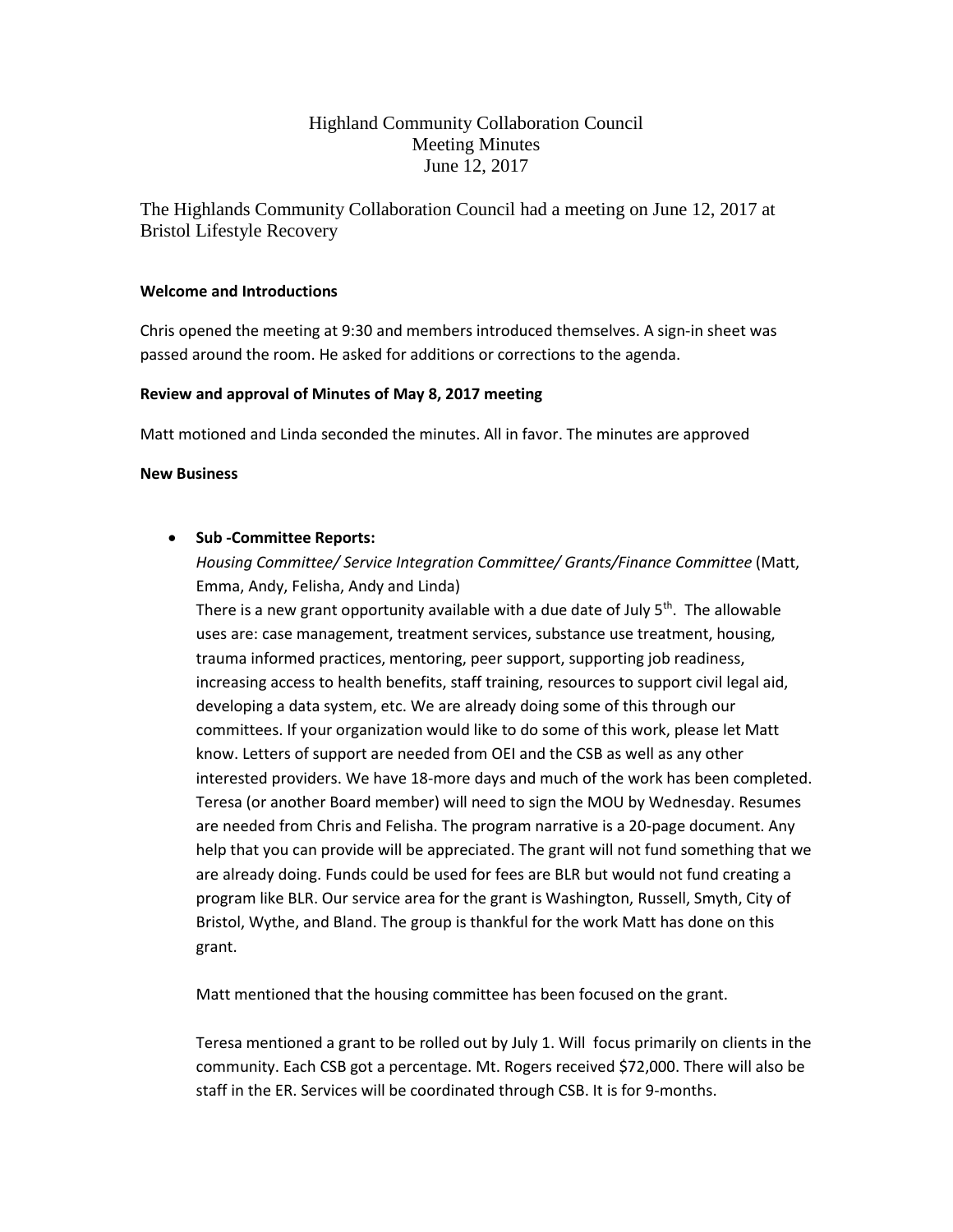*Employment Committee:* (Jimmy with DARS) *Mentoring Committee/ Substance Abuse Committee:* (Ruth, Teresa, Chris, Chuck) *Public Relations Committee:* (Kim, Manuel)

The organization now has a Facebook page.

*Executive Committee:* (Chris, Kim, Felisha and Chris).

### **BLR Report**

Linda Austin with BLR provided the following information: The center will accept men and women. There will be a program for pregnant women who have been detoxed. There is a citizen who is interested in donating a house for this particular population. There will be a facility tour today. There will be medical, dental, vision either on site or through community partners. We have a facility in Johnson City that has a great success rate. There is a full description at [www.bristollifestylerecovery.org.](http://www.bristollifestylerecovery.org/) The person does not need to have the full \$800 to be accepted into the program. Local churches are sponsoring some client fees. The facility is co-located in Virginia and Tennessee. The Tennessee Faith Initiative is active in recruiting services for those who need treatment. On July 28<sup>th</sup> the Director of the Tennessee Faith Initiative will do a presentation to consider expanding services into southwest Virginia. If you would like to receive an invitation, please contact Linda. Linda thanked everyone for visiting the facility today.

Emma reports that she is eager to place clients in BLR. There are two that have been accepted from Bland. One will be released on June 30<sup>th</sup>. The DOC will be assisting with funding month to month from the local district. Most will be from our catchment area. Matt mentioned a program in Richmond. Franklin Road in Richmond is a 90-day program in Richmond. It would be good if there was a similar program in this area.

#### **Re-entry Updates**

## **Local Coalition Updates**

Linda says the St. Paul group is active and a suicide prevention conference is upcoming. It will be listed on the website.

## **Questions/Concerns/Comments/Announcements:**

Chris noted that the state re-entry coordinator is considering changing the meeting from quarterly to twice per year.

**Next meeting** –*July 10, 2017 at 9:30 at Smyth County DSS Second Floor Conference Room.*